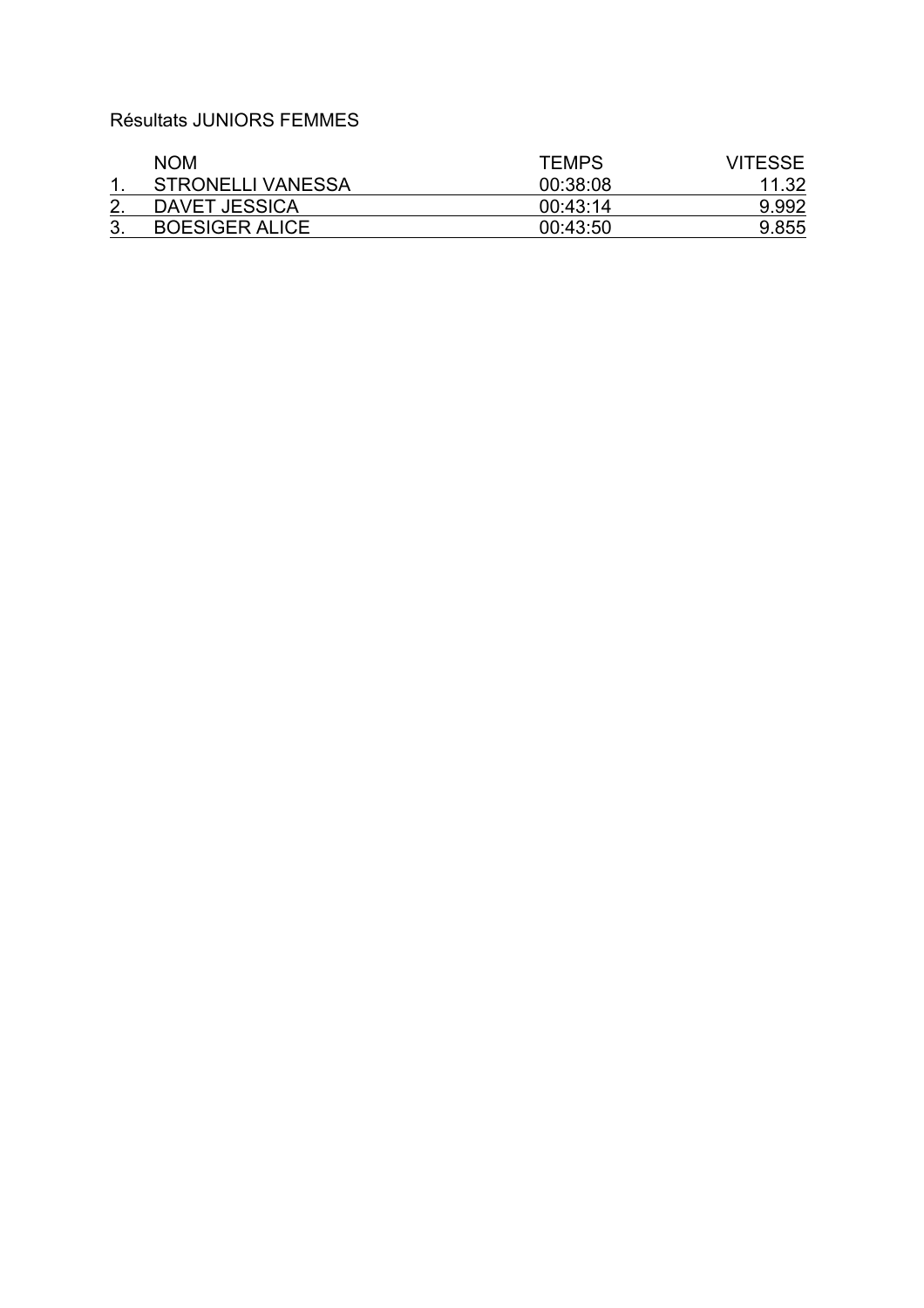## Résultats JUNIORS HOMMES

|    | <b>NOM</b>                   | <b>TEMPS</b> | <b>VITESSE</b> |
|----|------------------------------|--------------|----------------|
|    | <b>MATTHEW KIMAITA</b>       | 00:26:57     | 16.02          |
|    | <b>BASSET JEREMY</b>         | 00:27:03     | 15.97          |
| 3. | <b>WILLCOCKS CHRISTOPHER</b> | 00:31:11     | 13.85          |
| 4  | <b>LAVANCHY THEODORE</b>     | 00:31:57     | 13.52          |
| 5. | SOARES OLIVEIRA ALEXANDRE    | 00:32:19     | 13.36          |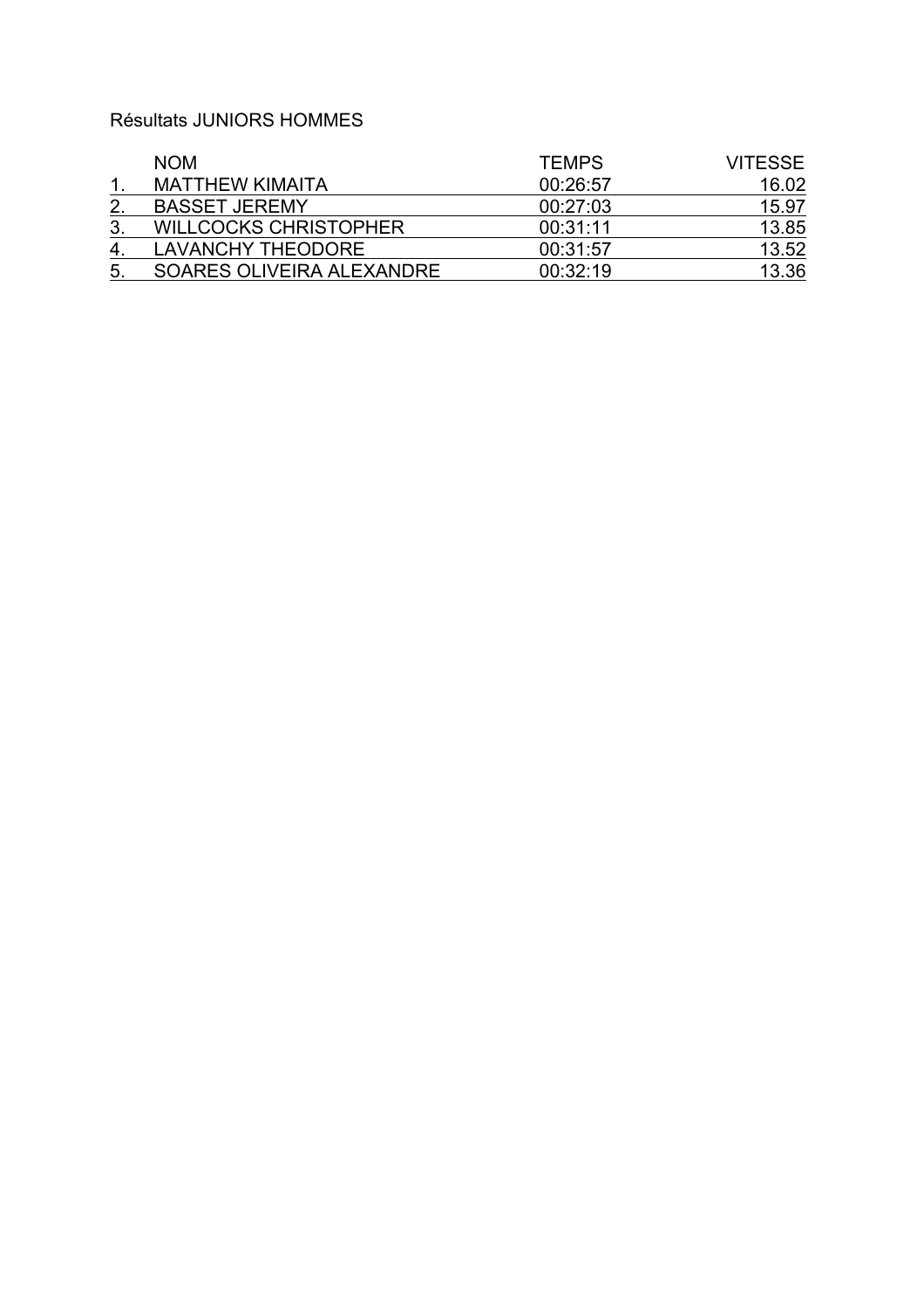## Résultats FEMMES

|                   | <b>NOM</b>                    | <b>TEMPS</b> | <b>VITESSE</b> |
|-------------------|-------------------------------|--------------|----------------|
| 1.                | <b>NIEVA ANNE</b>             | 00:30:19     | 14.24          |
| $\overline{2}$ .  | PREVEL PASCALE                | 00:30:48     | 14.02          |
| $\overline{3}$ .  | ROBATEL SANDY                 | 00:32:59     | 13.09          |
| $\overline{4}$ .  | <b>FISCHER FABIENNE</b>       | 00:33:07     | 13.04          |
| 5.                | <b>GROSJEAN ANNICK</b>        | 00:34:44     | 12.43          |
| $\underline{6}$ . | HUMBERT-DROZ NADINE           | 00:36:08     | 11.95          |
| 7.                | <b>JOURDAN MICHELLE</b>       | 00:36:33     | 11.81          |
| 8.                | <b>BORNAND DORIENNE</b>       | 00:37:08     | 11.63          |
| 9.                | <b>BUHLMANN LIVIA</b>         | 00:37:21     | 11.56          |
| 10.               | <b>GRAND GREGORINE</b>        | 00:37:37     | 11.48          |
| 11.               | <b>BUENSOD TEREZA</b>         | 00:37:45     | 11.44          |
| 12.               | <b>LAGOS ELIANA</b>           | 00:38:14     | 11.29          |
| 13.               | <b>MEGO FLOR</b>              | 00:38:49     | 11.12          |
| 14.               | <b>HERRERA ROSY</b>           | 00:38:49     | 11.12          |
| 15.               | <b>CALVIN ARIANE</b>          | 00:39:05     | 11.05          |
| 16.               | MISZCZYCHA DOMINIQUE          | 00:39:29     | 10.94          |
| 17.               | <b>ALVARADO IRIS</b>          | 00:39:31     | 10.93          |
| 18.               | RUIZ IBANEZ ALMADENA          | 00:39:48     | 10.93          |
| 19.               | <b>QUARANTA CHRISTINE</b>     | 00:39:56     | 10.81          |
| 20.               | <b>JOLY BEECHENO AUDE</b>     | 00:39:59     | 10.80          |
| 21.               | <b>ANTONIETTI ANNICK</b>      | 00:40:12     | 10.74          |
| 22.               | <b>FIRA JNGA</b>              | 00:40:55     | 10.55          |
| 23.               | <b>QUIRIGHETTI RUBY</b>       | 00:41:04     | 10.51          |
| 24.               | <b>LECLERCQ JUDITH</b>        | 00:41:10     | 10.49          |
| 25.               | <b>STETTLER CORINNE</b>       | 00:41:13     | 10.48          |
| 26.               | <b>BARRE-ESTELLE BETTY</b>    | 00:41:22     | 10.44          |
| 27.               | <b>WINKLER CAROLE</b>         | 00:41:29     | 10.41          |
| 28.               | <b>AVGERINOS KATHERINE</b>    | 00:41:43     | 10.35          |
| 29.               | <b>STUCKLIN CAROLINA</b>      | 00:41:48     | 10.33          |
| 30.               | <b>PIGUET MYRIAM</b>          | 00:42:11     | 10.24          |
| 31.               | <b>HEGEDUS ANDREA</b>         | 00:42:16     | 10.22          |
| 32.               | <b>CHAMAY SOPHIE</b>          | 00:42:26     | 10.18          |
| 33.               | <b>GAUDARD ANNE-LISE</b>      | 00:42:48     | 10.09          |
| 34.               | <b>COMITINO-GUEX CAROLINE</b> | 00:43:34     | 9.915          |
| 35.               | RIONDEL CADOUX CATHERINE      | 00:43:36     | 9.908          |
| $\frac{36}{5}$    | <b>ANTILLE ANNE</b>           | 00:44:11     | 9.777          |
| 37.               | <b>PASCUCCI GIUSEPPINE</b>    | 00:44:14     | 9.766          |
| 38.               | <b>BERBERAT SANDRINE</b>      | 00:44:14     | 9.766          |
| 39.               | <b>FRAGUAS GENEVIEVE</b>      | 00:44:14     | 9.766          |
| 40.               | <b>BOMPAS SEVERINE</b>        | 00:44:14     | 9.766          |
| 41.               | <b>GUILLET ANNE</b>           | 00:44:51     | 9.632          |
| 42.               | <b>ANTICH MARIE</b>           | 00:46:19     | 9.327          |
| 43.               | <b>DENIS CECILIA</b>          | 00:46:33     | 9.280          |
| 44.               | <b>RYAN VANESSA</b>           | 00:46:38     | 9.263          |
| 45.               | LEUENBERGER VERONIQUE         | 00:47:20     | 9.126          |
| 46.               | <b>BOWMAN SIMONE</b>          | 00:47:20     | 9.126          |
| 47.               | <b>ZAROLA LAURE</b>           | 00:47:55     | 9.015          |
|                   |                               |              |                |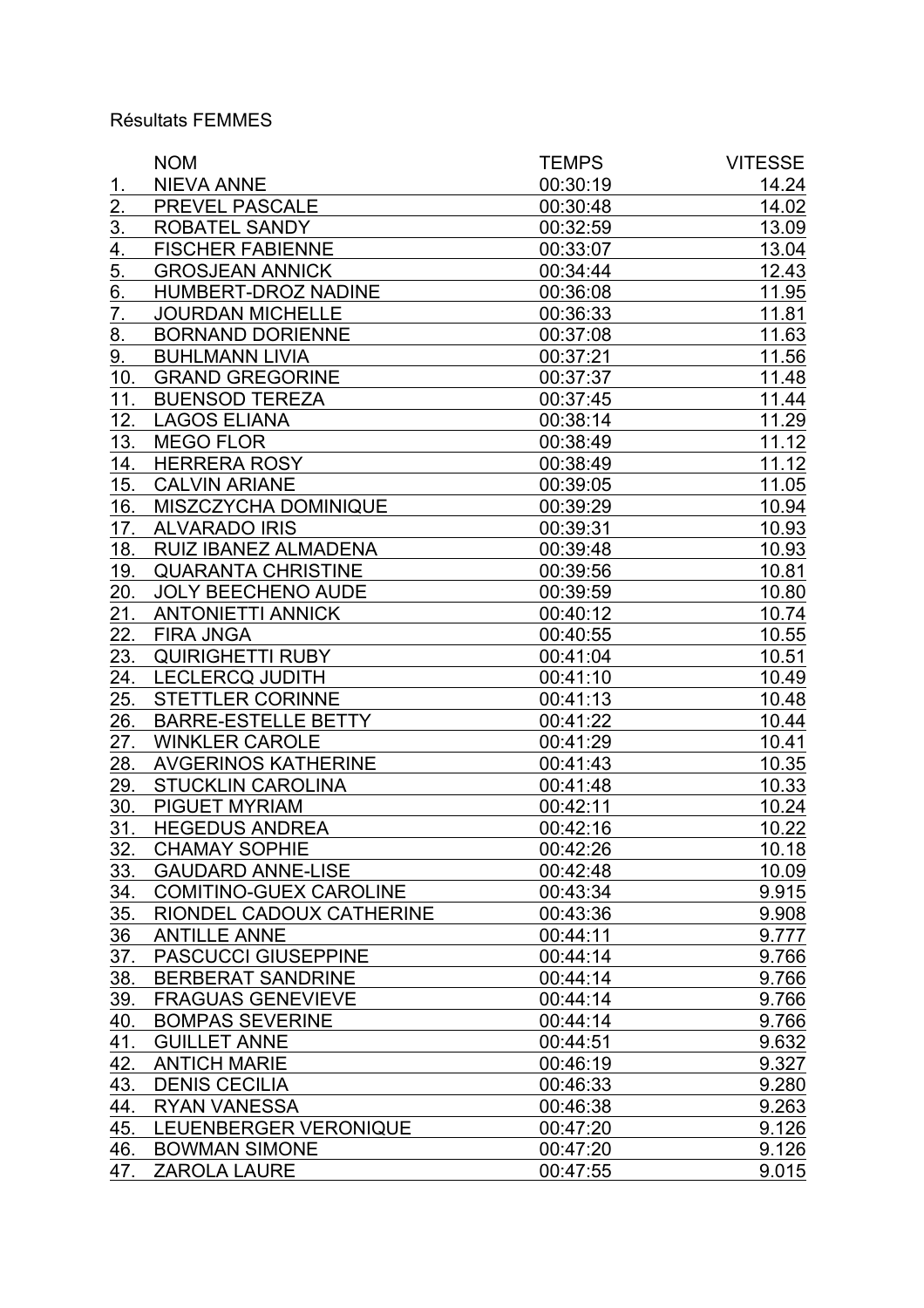| 48. | <b>ZULIANI SABINE</b>   | 00:48:36 | 8.888 |
|-----|-------------------------|----------|-------|
| 49. | DI LEO ALESSANDRA       | 00:49:02 | 8.810 |
| 50  | <b>JAGENEAU SUZANNE</b> | 00:49:18 | 8.762 |
|     | 51. STEINER NICOLE      | 00:50:44 | 8.515 |
|     | 52. ESTERMANN RENATA    | 00:50:50 | 8.498 |
| 53. | <b>QURESHI AISHA</b>    | 00:53:07 | 8.133 |
| 54. | <b>GAMBA NATACHA</b>    | 00:54:00 | 8.000 |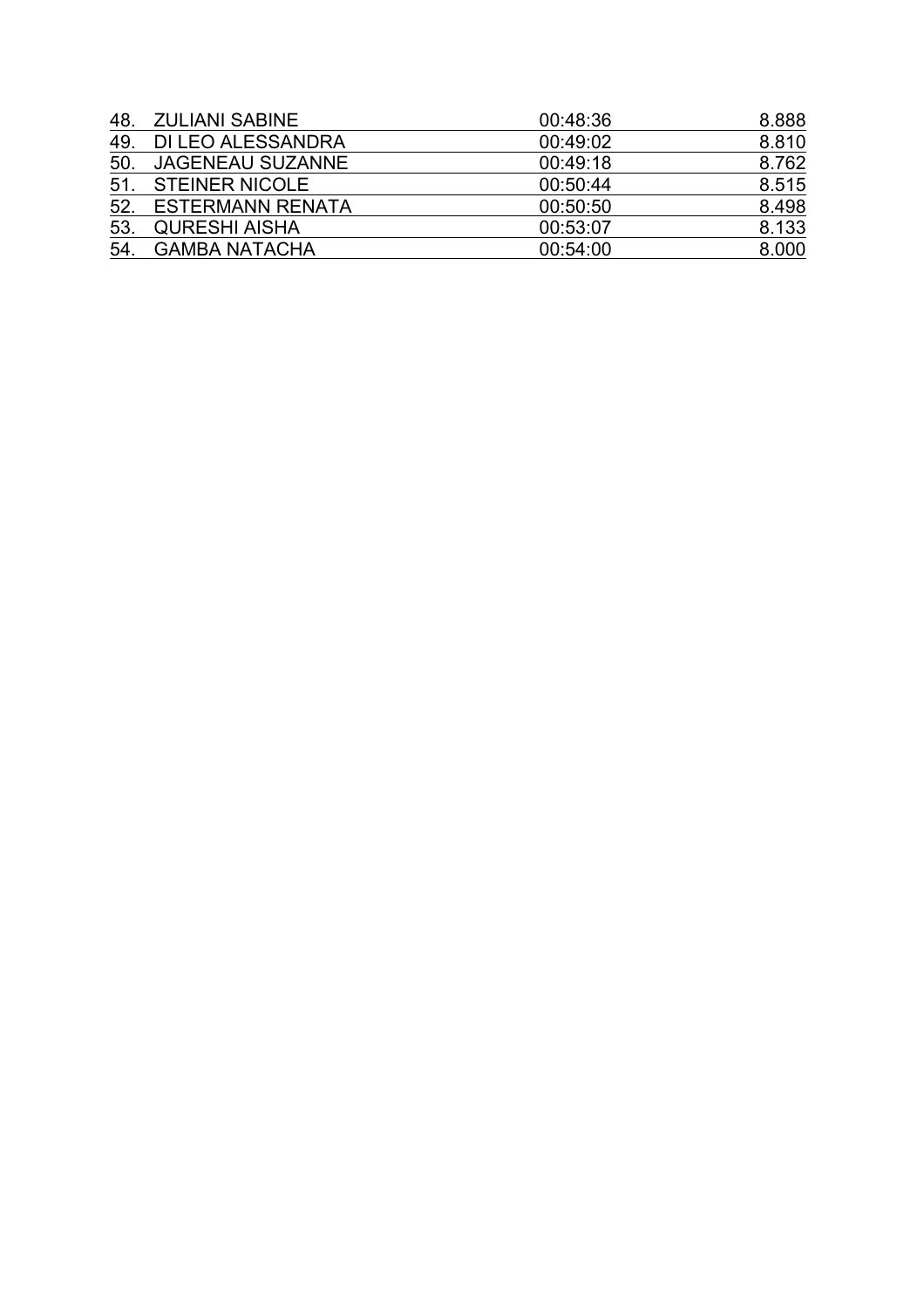## Résultats HOMMES

|                  | <b>NOM</b>                | <b>TEMPS</b> | <b>VITESSE</b> |
|------------------|---------------------------|--------------|----------------|
| <u>1.</u>        | <b>SERMET CEDRIC</b>      | 00:26:40     | 16.20          |
| <u>2.</u>        | <b>THIEMARD MARC</b>      | 00:26:58     | 16.01          |
| $\overline{3}$ . | <b>LACOMBE DAMIEN</b>     | 00:27:19     | 15.81          |
| 4.               | <b>MERCIER PHILIPPE</b>   | 00:27:28     | 15.72          |
| 5.               | <b>RISER VINCENT</b>      | 00:27:31     | 15.69          |
| 6.               | <b>ORIGA FRANCOIS</b>     | 00:28:19     | 15.25          |
| 7.               | <b>CINGRIA JEAN</b>       | 00:28:44     | 15.03          |
| <u>8.</u>        | <b>ABOUN KARIM</b>        | 00:29:24     | 14.69          |
| 9.               | <b>RECORDON STEPHANE</b>  | 00:30:03     | 14.37          |
| 10.              | <b>MARCHON OLIVIER</b>    | 00:30:24     | 14.21          |
| 11.              | <b>DIAS RICARDO</b>       | 00:30:28     | 14.17          |
| 12.              | <b>GOBBO LUCA</b>         | 00:30:48     | 14.02          |
| 13.              | <b>HUMBERT-DROZ HERVE</b> | 00:30:58     | 13.95          |
| 14.              | <b>ING DENIS</b>          | 00:31:25     | 13.75          |
| 15.              | <b>JANSSEN GERET-JAN</b>  | 00:31:49     | 13.57          |
| 16.              | DEBONNEVILLE JULIEN       | 00:32:52     | 13.14          |
| 17.              | <b>LEOCATA MARCO</b>      | 00:33:38     | 12.84          |
| 18.              | <b>SCHMID BENOIT</b>      | 00:33:38     | 12.84          |
| 19.              | <b>STEWART FRANCIS</b>    | 00:33:44     | 12.80          |
| 20.              | <b>GREENMAN ARIEL</b>     | 00:34:09     | 12.65          |
| 21.              | <b>FROIDEVAUX GILLES</b>  | 00:34:32     | 12.50          |
| 22.              | <b>ROBATEL PHILIPPE</b>   | 00:35:45     | 12.03          |
| 23.              | <b>ELZINGRE YVES</b>      | 00:35:58     | 12.01          |
| 24.              | <b>ZOLLINGER LIONEL</b>   | 00:36:04     | 11.97          |
| 25.              | YERLY NICOLAS             | 00:36:08     | <u>11.95</u>   |
| 26.              | <b>CHIARADONNA DENIS</b>  | 00:36:24     | 11.86          |
| 27.              | <b>DESNOUX JEAN MARC</b>  | 00:36:31     | 11.83          |
| 28.              | <b>SCHWAB PHILIPPE</b>    | 00:36:37     | 11.79          |
| 29.              | <b>MEURY GREGOIRE</b>     | 00:36:40     | 11.78          |
| 30.              | <b>OBIS JEROME</b>        | 00:37:16     | 11.59          |
| 31.              | <b>CANELLINI PATRICK</b>  | 00:37:21     | 11.56          |
| 32.              | <b>BRUNO EUGENIO</b>      | 00:37:30     | 11.52          |
| 33.              | <b>TANNER ROBERT</b>      | 00:38:12     | 11.30          |
| 34.              | <b>JAQUES FABRICE</b>     | 00:39:29     | 10.94          |
| 35.              | <b>ARAM JOHN</b>          | 00:39:31     | 10.93          |
| 36.              | <b>QUARANTA STEFANO</b>   | 00:39:56     | 10.81          |
| 37.              | <b>DUPERTUIS VINCENT</b>  | 00:40:59     | 10.54          |
| 38.              | <b>BADOUX DANIEL</b>      | 00:41:19     | 10.45          |
| <u>39.</u>       | PERIS FREDY               | 00:41:25     | 10.43          |
| 40.              | <b>BOSWEL MATTHEW</b>     | 00:41:44     | 10.35          |
| 41.              | <b>CURRAT PATRICK</b>     | 00:41:55     | 10.30          |
| 42.              | <b>GALBRAITH PETER</b>    | 00:42:04     | 10.26          |
| 43.              | <b>GUERRERO CARLOS</b>    | 00:42:59     | 10.05          |
| 44.              | <b>JANSZ DUGAL</b>        | 00:43:17     | 9.980          |
| 45.              | <b>VERLOES EDDY</b>       | 00:43:36     | 9.908          |
| 46.              | <b>BOSWELL ANDREW</b>     | 00:43:40     | 9.893          |
| 47.              | <b>GUILLET ANDRE</b>      | 00:44:05     | 9.799          |
|                  |                           |              |                |